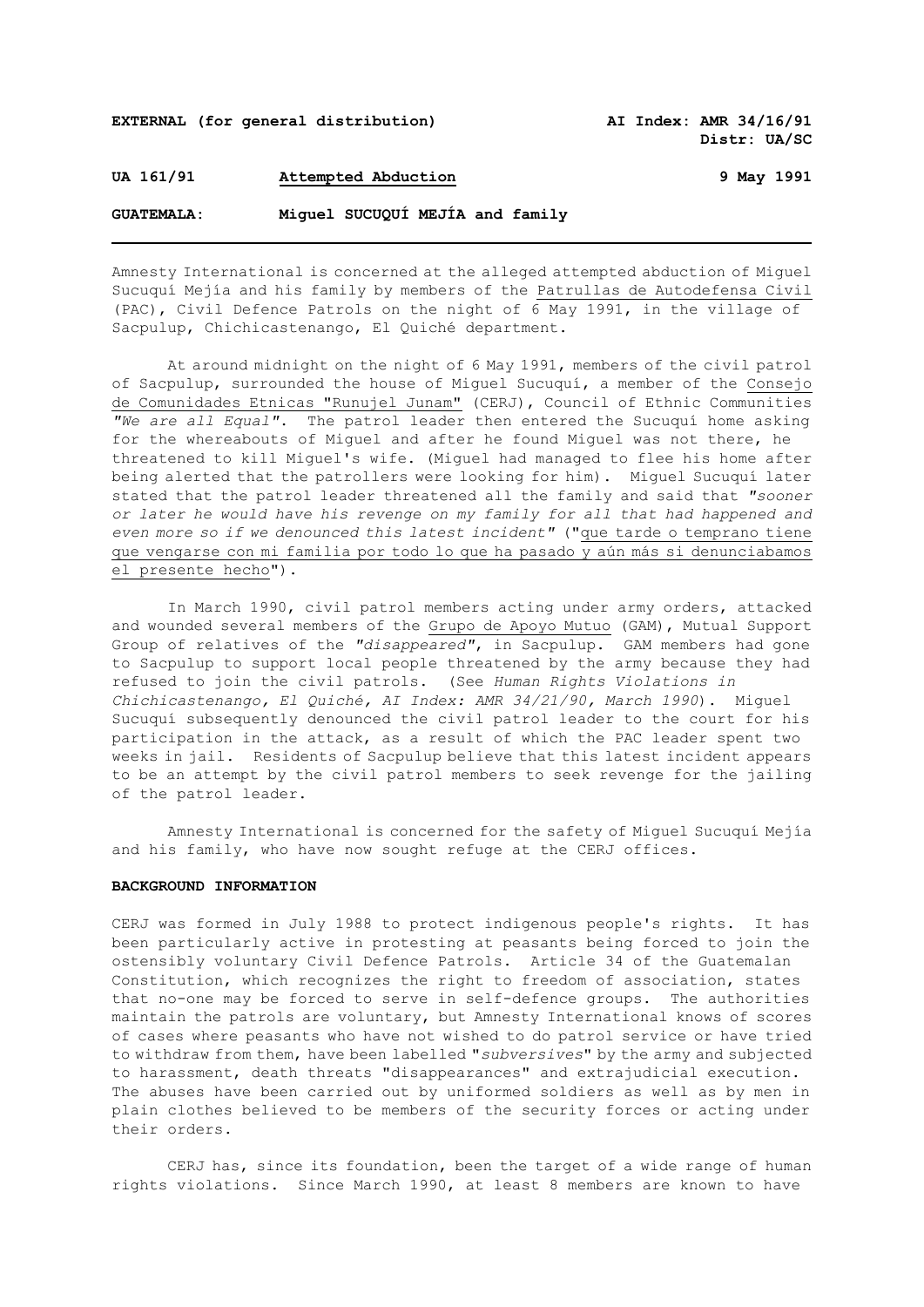been killed in circumstances suggesting official involvement. This figure includes the recent killing of Camilo Ajquí Jimón, on 14 April 1991 in Potrero Viejo, Zacualpa, department of El Quiché. *(See UA 128/91, AI Index: AMR 34/13/91, of 18 April 1991).*

President Jorge Serrano Elías took office in Guatemala in January 1991. During his presidential campaign he pledged to ensure the protection of human rights for all Guatemalan citizens. However, Amnesty International is seriously concerned at continuing human rights violations in the country since the new government took office. CERJ members have been particularly targeted under the new government and, since January 1991, three CERJ members and three relatives of CERJ members have been killed, and many more members intimidated and threatened by members of the security forces or those working under their command.

## **RECOMMENDED ACTION: Telegrams/telexes/faxes/telephone calls/express and airmail letters:**

- expressing concern at the alleged abduction attempt against CERJ member, Miguel Sucuquí Mejía, by the leader and members of the local civil patrol;

- asking for guarantees for his safety, that of his family, and for that of other CERJ members;

- asking for an immediate investigation into the circumstances surrounding the attempted abduction and the death threats against the family of Miguel Sucuquí Mejía;

- urging that the results of the investigation be made public and that those found responsible be brought to justice.

## **APPEALS TO:**

S.E. Jorge Serrano Elías Presidente de la República de Guatemala Palacio Nacional Guatemala, Guatemala **Telegrams: Presidente Serrano, Guatemala, Guatemala Telexes: 5331 CAPRES GU Faxes: + 502 2 537472; + 502 2 519702 Tel No: + 502 2 21212; + 502 2 22266** Gral. Luis Francisco Mendoza García Ministro de Defensa Ministerio de Defensa Palacio Nacional Guatemala, Guatemala **Telegrams: Ministro Defensa Mendoza, Guatemala, Guatemala Telexes: 5361 COMGUA GU Faxes: + 502 2 537472**

**Tel No:+ 502 2 21212, ext 2226**